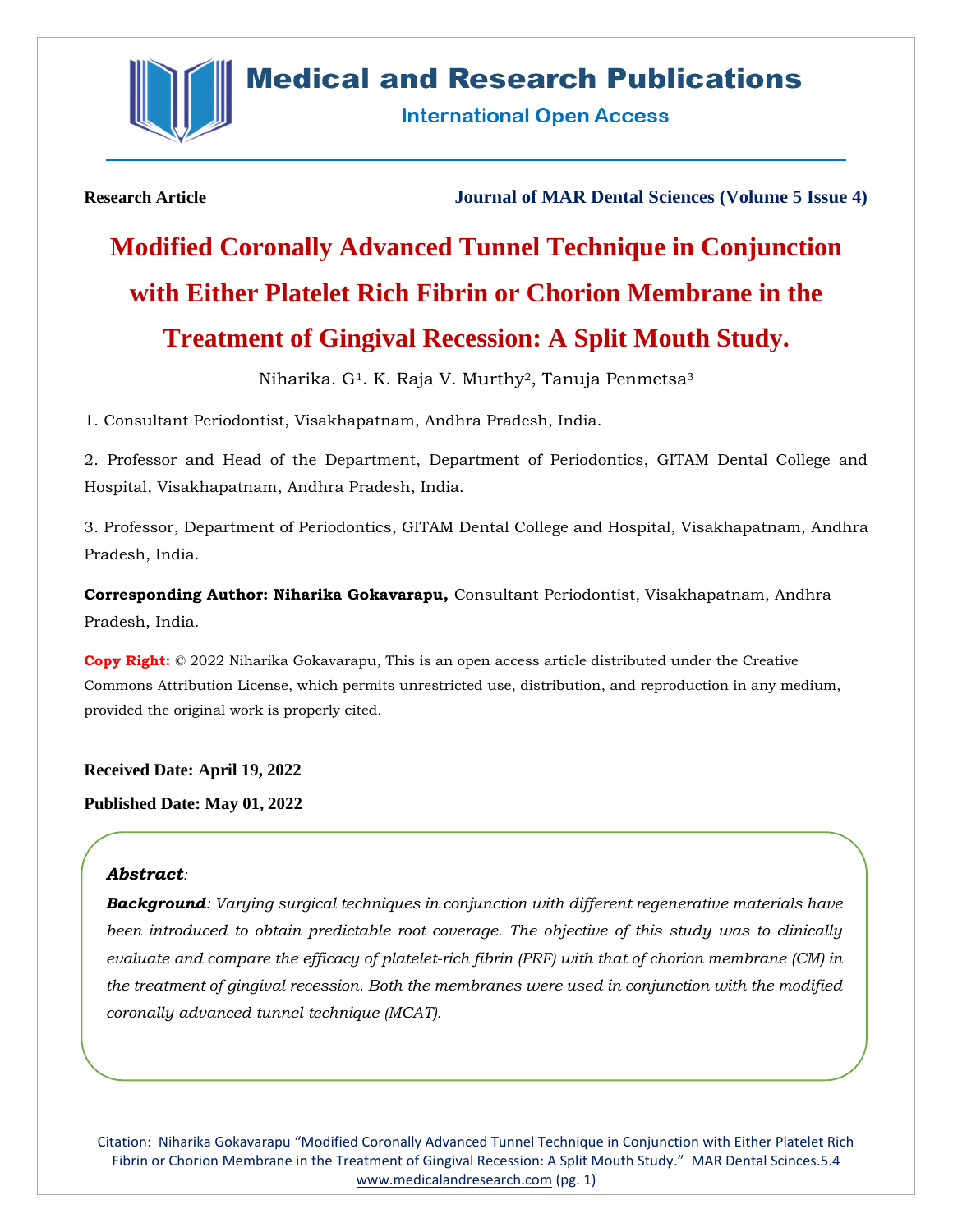*Methodology: 14 patients with a total of 28 gingival recession defects were selected and randomly assigned either to experimental site-A (MCAT with PRF) or experimental site-B (MCAT with CM). Clinical parameters such as plaque index (PI), gingival index (GI), recession depth (RD), probing depth (PD), clinical attachment level (CAL), width of keratinized tissue (WKT) and gingival thickness (GT) were recorded at baseline and 9 months postoperatively. ANOVA, Tukey POST HOC, and unpaired t-test were used to assess statistical significance (p < 0.01).*

*Results: Mean RD significantly decreased from baseline to 9 months in both groups. No statistically significant differences between the two groups were found for RD, CAL, PD and WKT gain. Though both the procedures resulted in an enhancement of the GT, MCAT with CM resulted in a significant increase in the gingival thickness at the 9 months postoperative evaluation when compared to MCAT with PRF.CONCLUSION: Within the limits of the study modified coronally advanced tunnel technique in conjunction with either platelet-rich fibrin or chorion membrane resulted in a significant amount of root coverage and also enhancement of the gingival biotype which may lead to the long-term stability of the clinical outcomes.*

*Keywords: root coverage, MCAT, chorion membrane, PRF, gingival biotype*

## **Introduction**

Gingival recession (GR) is defined as the exposure of the root surface due to the displacement of the gingival margin apical to the cementoenamel junction (CEJ). It may be localized or generalized and can be associated with one or more tooth surfaces. The exposed root surfaces are frequently associated with esthetic complaints, root hypersensitivity and difficulties in achieving optimal plaque control.1

The etiology of the condition is multifactorial and includes over contoured tooth shape, thin biotype, malposition of teeth, ectopic insertion of the frenum, muscle attachments, improper oral hygiene methods, localized or generalized periodontal disease, or iatrogenic dental treatments. As one of the significant predeterminants, a thin gingival biotype is considered to be the most relevant anatomical factor of gingival recession.1

An array of therapeutic options are available for management of gingival recession which not only aims at obtaining complete root coverage and esthetics but also improve the gingival thickness, an important qualitative parameter for long term stability.2 Esthetic results for root coverage and gains in clinical the attachment has been reported for coronally positioned flaps in combination with connective tissue grafts, making it the standard technique for root coverage. However, the coronally positioned flap requires

Citation: Niharika Gokavarapu "Modified Coronally Advanced Tunnel Technique in Conjunction with Either Platelet Rich Fibrin or Chorion Membrane in the Treatment of Gingival Recession: A Split Mouth Study." MAR Dental Scinces.5.4 [www.medicalandresearch.com](http://www.medicalandresearch.com/) (pg. 2)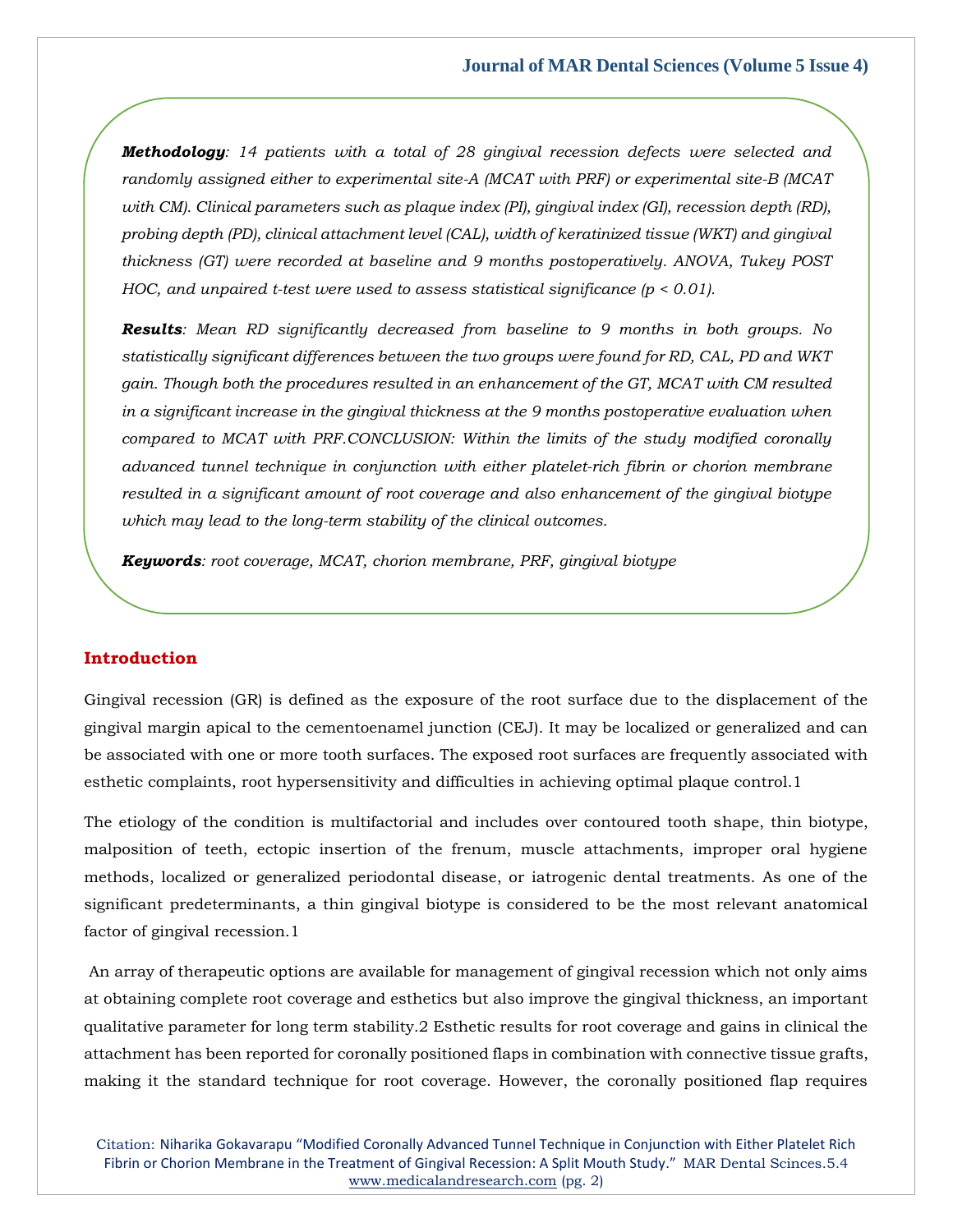vertical releasing incisions on the buccal side, which may jeopardize the esthetic result. To avoid these incisions, the tunnel technique has been developed and further modified.3

The modified coronally advanced tunnel the technique (MCAT) was developed by Azzi and co-workers in 2002 and it offers the advantage of avoiding vertical incisions and incising the papilla which improves the vascularisation of the surgical area and allows a tension-free coronal displacement of the flap. This technique can be used in the treatment of both isolated, as well as multiple adjacent gingival recession, defects.4

The predictability of surgical outcomes can be increased by using regenerative materials in conjunction with surgical procedures.

Platelet-rich fibrin (PRF), a second-generation platelet concentrated suspension of growth factors was first developed by Choukron et al (2001). A PRF membrane consists of a fibrin 3D matrix polymerized in a specific structure, with the incorporation of platelets, leukocytes, growth factors and circulating stem cells.5 It can be obtained from autologous blood with simplified processing without the need for biochemical blood handling. It has become a focus of current studies because of its potential to accelerate healing6 and has been postulated as a promoter of tissue regeneration.7

One of the biomaterials used for scaffolds is the fetal membrane which comprises of the amniotic and chorion tissues. The chorion forms the outer limits of the sac that encloses the fetus and comprises an extracellular matrix composed of different types of collagen, cell adhesion bioactive factors and growth factors. These properties suggest that the chorion membrane, an immunopriviledged tissue may have considerable potential for regeneration.8

Hence, the purpose of the present clinical the study was to compare and evaluate clinically the efficacy of modified coronally advanced tunnel technique in conjunction with either platelet-rich fibrin or chorion membrane in the treatment of Miller's class I or class II gingival recession defects.

## **Material and Method**

A total of 14 systematically healthy patients within the age range of 20-60 years were enrolled in the study after obtaining written consent. The subjects were included in the study based on the following criteria: a) were non-smokers b) Teeth involved in the study showed the presence of Miller's class I or class II gingival recession defects measuring  $\geq 2$ mm on the anterior teeth or premolars, on contralateral sides of the same arch or one in each quadrant, c) no history of surgical treatment in the delineated area for at least 2 years before the study d) teeth involved were vital, free of faulty restorations and had no signs of trauma from occlusion. They were excluded if they showed the presence of any uncontrolled local or systemic disease that might contraindicate periodontal surgery.

Citation: Niharika Gokavarapu "Modified Coronally Advanced Tunnel Technique in Conjunction with Either Platelet Rich Fibrin or Chorion Membrane in the Treatment of Gingival Recession: A Split Mouth Study." MAR Dental Scinces.5.4 [www.medicalandresearch.com](http://www.medicalandresearch.com/) (pg. 3)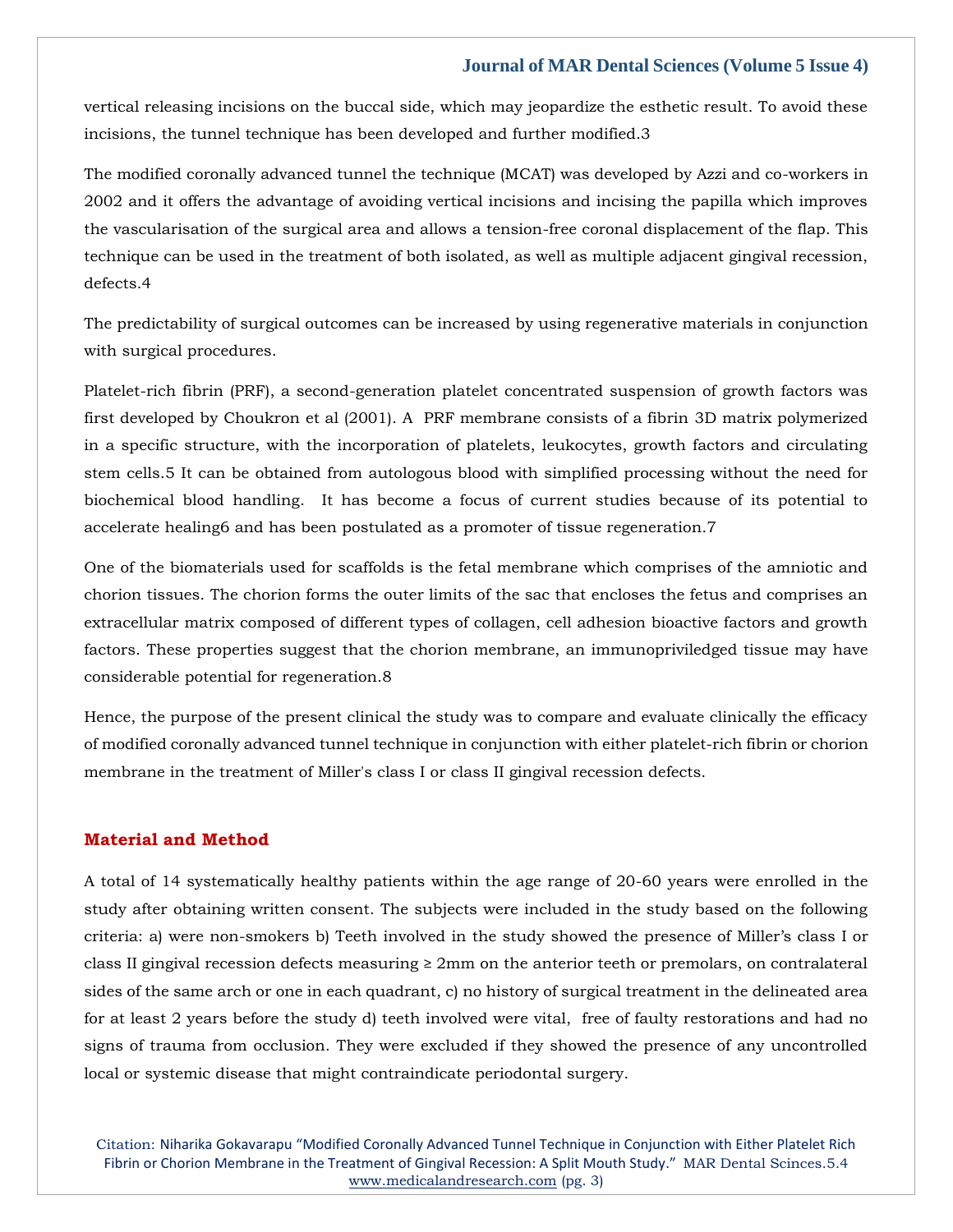The chorion membrane (CM) in the size,  $3*3$  cm was obtained from the Tata memorial hospital tissue bank, Mumbai, India.

Before surgery, all the patients received professional oral prophylaxis, oral hygiene instructions, and occlusal adjustments as per their requirements.

## **Clinical parameters:**

A customized acrylic stent was made with guiding grooves on each experimental tooth angled towards the deepest part (ie, the midfacial part) of the recession. One trained examiner performed all the clinical measurements on the mid buccal aspect of the gingival recession defects using a UNC-15 periodontal probe and the acrylic stent. Any measurement falling in the 1mm interval was considered as 0.5mm. Baseline measurements were taken before the procedure.

The clinical parameters assessed include plaque index (PI) using Loe and Silness 1964 and gingival index (GI) using Silness and Loe 1963. Probing pocket depth (PD) was measured from the gingival margin to the base of the gingival sulcus, Vertical depth of the recession (RD) was measured from the cementoenamel junction (CEJ) to the gingival margin and clinical attachment level (CAL) was measured from the CEJ to the base of the gingival sulcus. Keratinized tissue width (KTW) was measured from the mucogingival junction to the gingival margin Percentage of root coverage was calculated as

Preoperative recession depth − Postoperative recession depth × 100

Preoperative recession depth

The gingival thickness (GT) was measured after anesthetizing the surgical site. The measurements were assessed mid buccally on the attached gingiva, halfway between the mucogingival junction and free gingival groove using an endodontic spreader and rubber stopper. Those markings were then read using a digital vernier caliper. The gingival biotype was considered thin if the measurement was ≤ 1.0 mm and thick if it measured ≥1.0 mm as described earlier by Kan et al. All the measurements were made at baseline and 9 months follow-up.

#### **Surgical Procedure:**

After the baseline measurements were recorded, the contralateral sites were randomly assigned to one of the surgical techniques (MCAT with PRF or chorion membrane) by the coin flip method. After extraoral preparation with 5% povidone-iodine solution, the patient was asked to rinse with 10ml of 0.2% chlorhexidine digluconate solution for one minute. The surgical site was then anesthetized by local infiltration (2% lidocaine with adrenaline 1:80,000).

Citation: Niharika Gokavarapu "Modified Coronally Advanced Tunnel Technique in Conjunction with Either Platelet Rich Fibrin or Chorion Membrane in the Treatment of Gingival Recession: A Split Mouth Study." MAR Dental Scinces.5.4 [www.medicalandresearch.com](http://www.medicalandresearch.com/) (pg. 4)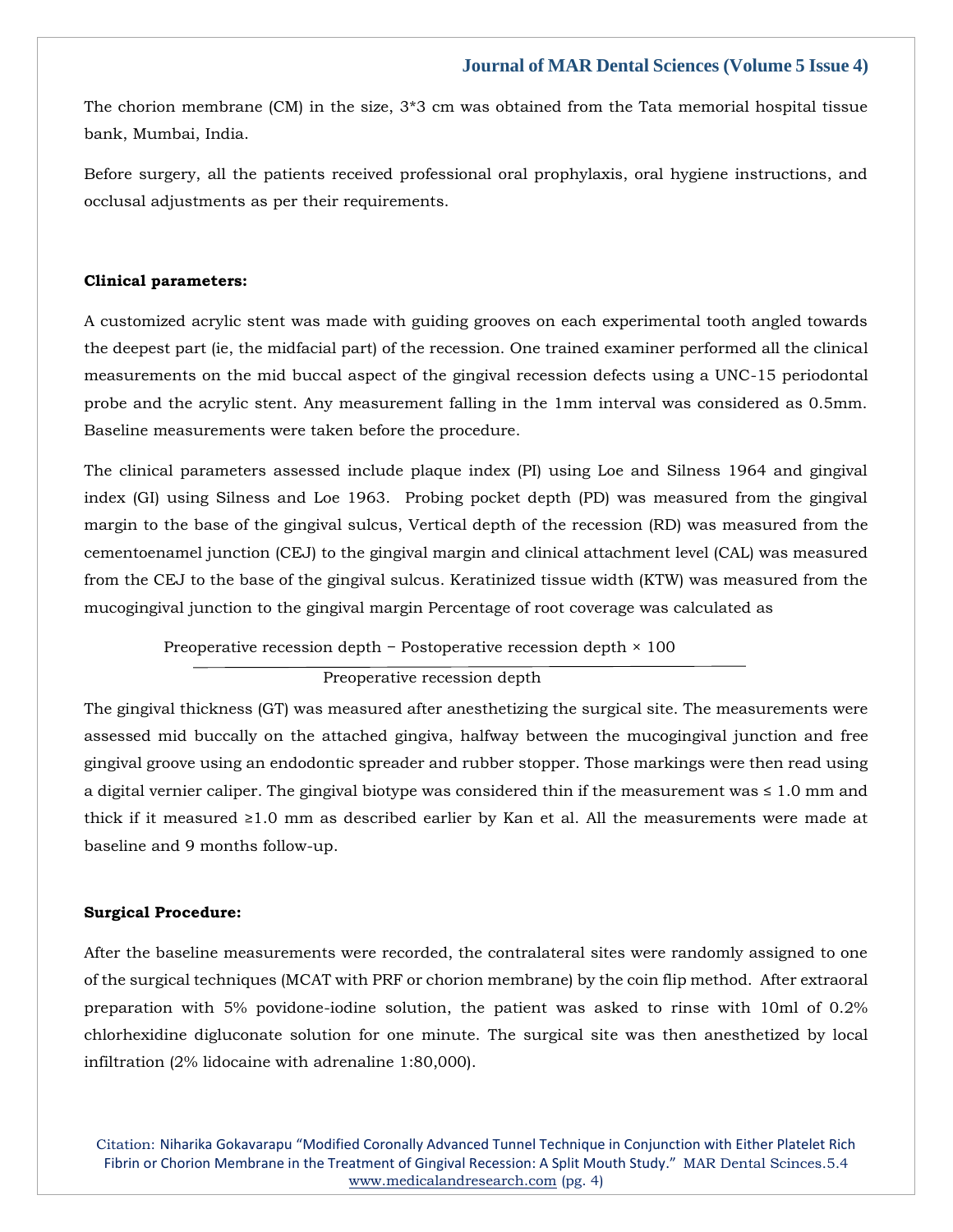#### **Site treated with modified coronally advanced tunnel and chorion membrane**

Following local anesthesia, root planing of the exposed root surface was performed with Gracey curettes. Intrasulcular incisions not involving the interdental papillae around the involved tooth were performed. A mucoperiosteal flap was separated beyond the level of the mucogingival junction leaving interdental papillae intact with the use of periotomes. Subsequently, the mucoperiosteal tunnel was extended by full-thickness preparation laterally from the recession. It is important to extend the tunnel elevation sufficiently beyond the mucogingival margin as well as through the gingival sulci of the teeth being augmented to allow for low-tension coronal repositioning of the gingiva. Finally, to achieve complete mobilization of the flap, the interdental papillae were gently undermined.1 Subsequently, the chorion membrane was trimmed and carefully advanced into the tunnel. The membrane and mucogingival complex was then advanced coronally and stabilized in the new position with a coronally anchored suturing technique.9 (Figure III)

#### **Platelet-rich fibrin (PRF) Preparation:**

The PRF was prepared following the protocol developed by Choukron et al. Just before surgery, intravenous blood (by venipuncture the antecubital vein) was collected in a 10ml sterile tube without anticoagulant and immediately centrifuged in a centrifugation machine at 3,000 revolutions per minute for 10 minutes. Blood centrifugation immediately after collection allowed for the composition of a structured fibrin clot in the middle of the tube just between the red corpuscles at the bottom and acellular plasma (platelet-poor plasma) at the top. The PRF was easily separated from the red corpuscles base (presenting a small red blood cell [RBC]) layer using sterile tweezers and scissors just after the removal of platelet-poor plasma and then transferred onto a sterile compress. A stable fibrin membrane was obtained by squeezing serum out of PRF clot.6 (FIGURE I a and b)

#### **Site treated with modified coronally advanced tunnel and Platelet-rich fibrin**

#### **(PRF) membrane**

A similar surgical technique as described earlier was performed on the other site which was treated with modified coronally advanced tunnel and PRF membrane. Once coronal advancement of the gingival margin was established, the freshly prepared PRF membrane was trimmed and inserted into the tunnel with the periotome. The stabilization of the membrane was achieved by the gentle pressure for 3 minutes. Later, coronally anchored bonded sutures were placed. (FIGURE II)

#### Statistical Analysis:

Data was analyzed using SPSS version 23. A p-value of <0.05 was considered statistically significant. ANOVA and Tukey post-hoc the test was done to compare parameters from baseline through nine

Citation: Niharika Gokavarapu "Modified Coronally Advanced Tunnel Technique in Conjunction with Either Platelet Rich Fibrin or Chorion Membrane in the Treatment of Gingival Recession: A Split Mouth Study." MAR Dental Scinces.5.4 [www.medicalandresearch.com](http://www.medicalandresearch.com/) (pg. 5)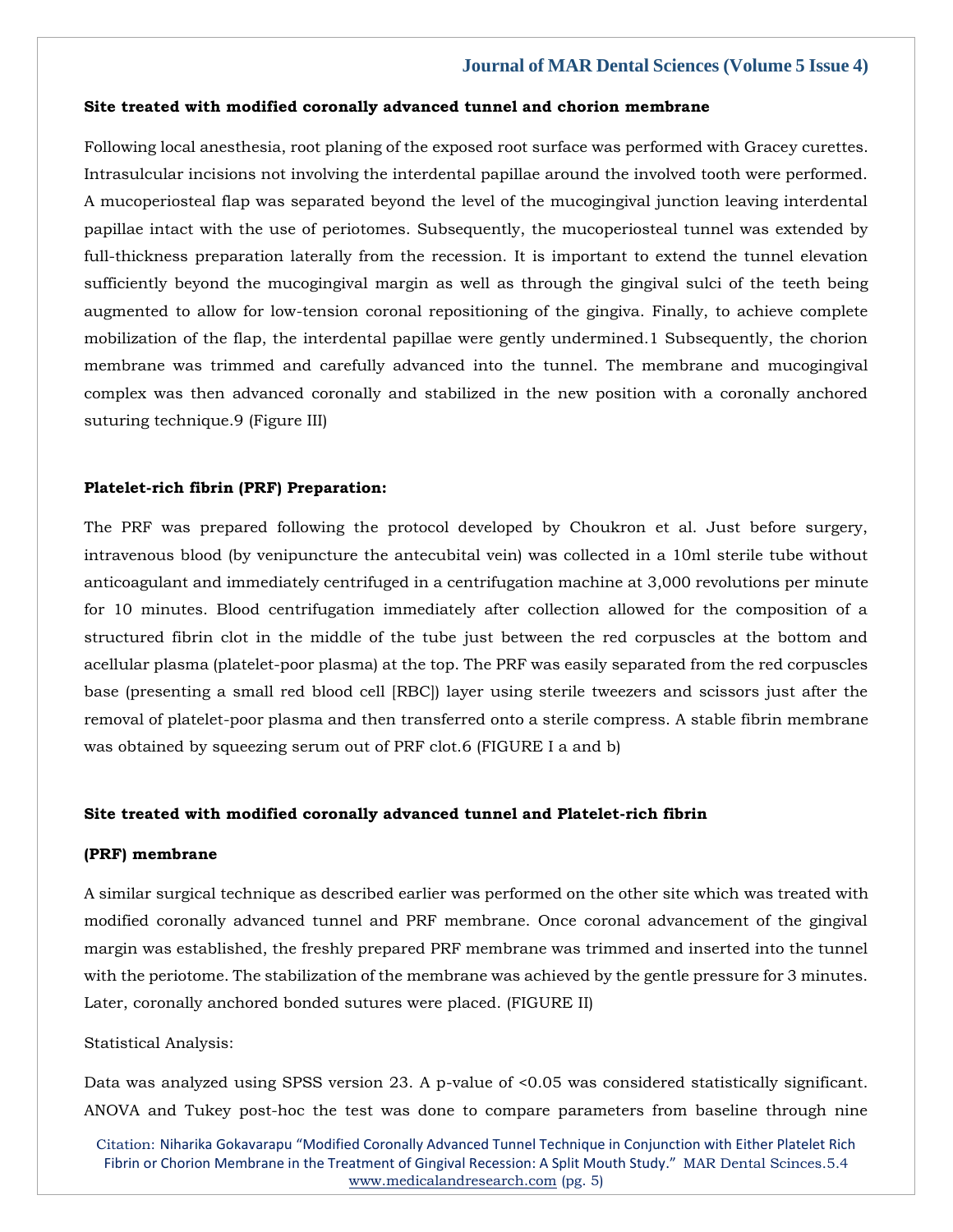months follow-up. The unpaired t-test was used to compare differences in the follow-up between sites A and B.





 **FIGURE I(a):** i.v Blood Collection **FIGURE I(b):** PRF preparation

## **Figure II: Experimental Site A**



**FIGURE II(a):** Pre-operative view of the site



**FIGURE II(b):** Tunnel preparation

Citation: Niharika Gokavarapu "Modified Coronally Advanced Tunnel Technique in Conjunction with Either Platelet Rich Fibrin or Chorion Membrane in the Treatment of Gingival Recession: A Split Mouth Study." MAR Dental Scinces.5.4 [www.medicalandresearch.com](http://www.medicalandresearch.com/) (pg. 6)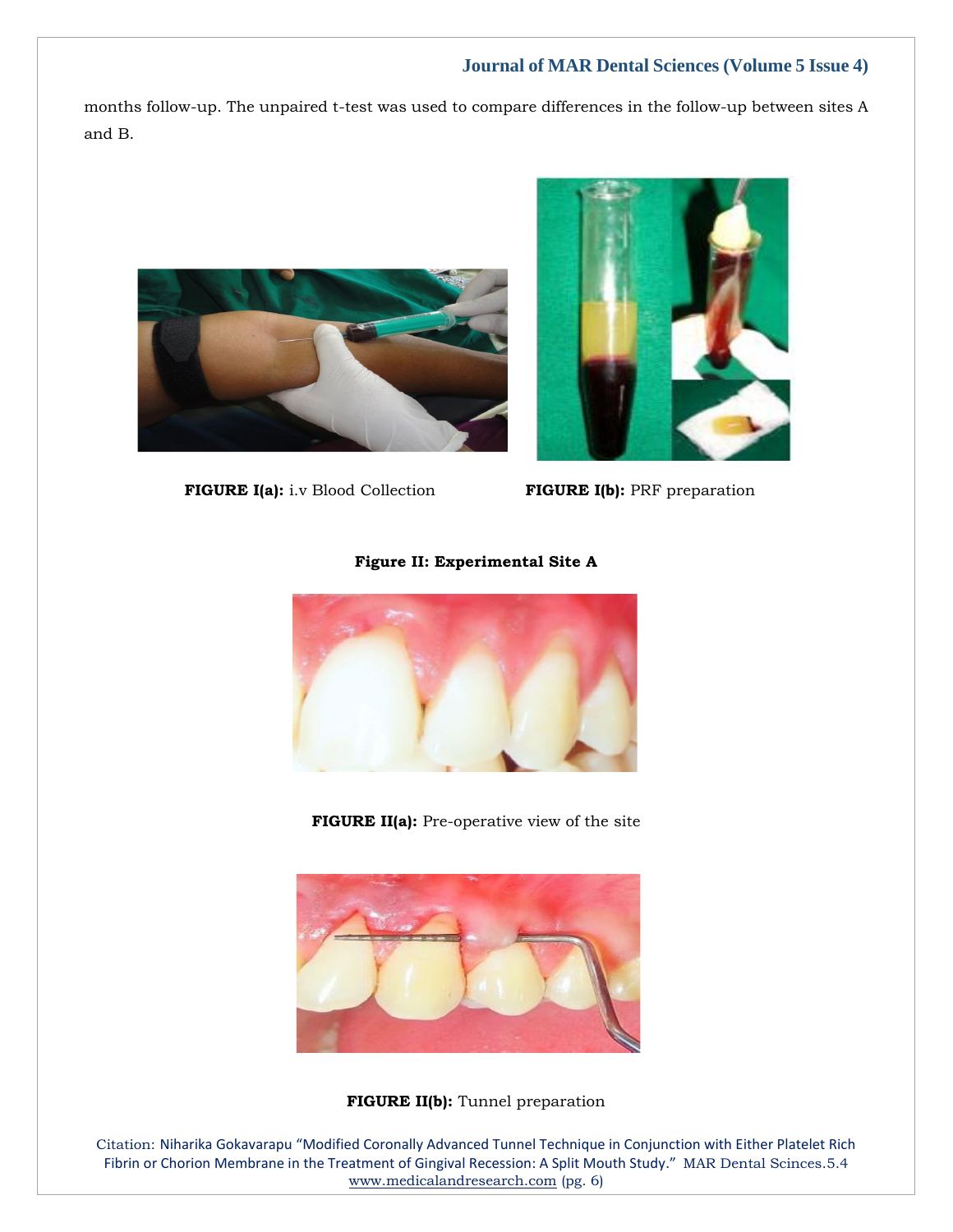

**FIGURE II(c):**PRF Membrane Secured on the Recipient Site



**FIGURE II(d):** Coronally repositioned tunnel using coronally anchored sutures



**FIGURE II(e):**Nine-month post-operative view showing stable root coverage

Citation: Niharika Gokavarapu "Modified Coronally Advanced Tunnel Technique in Conjunction with Either Platelet Rich Fibrin or Chorion Membrane in the Treatment of Gingival Recession: A Split Mouth Study." MAR Dental Scinces.5.4 [www.medicalandresearch.com](http://www.medicalandresearch.com/) (pg. 7)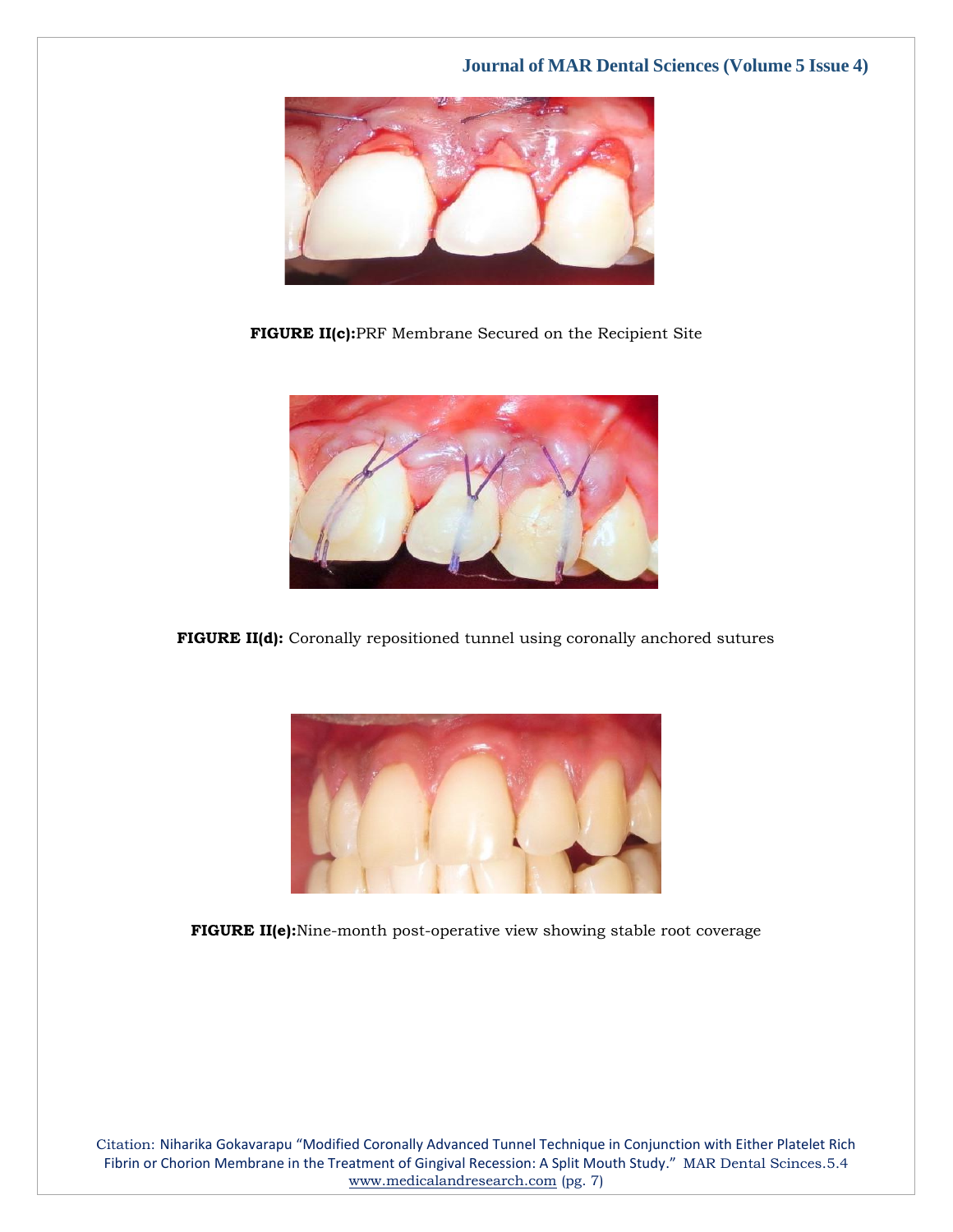**Fig III: Experimental Site B**



**FIGURE III(a):** Pre-operative view of the site



**FIGURE III(b):** Tunnel preparation



**FIGURE III(c):** Sterile chorion membrane trimmed and contoured

Citation: Niharika Gokavarapu "Modified Coronally Advanced Tunnel Technique in Conjunction with Either Platelet Rich Fibrin or Chorion Membrane in the Treatment of Gingival Recession: A Split Mouth Study." MAR Dental Scinces.5.4 [www.medicalandresearch.com](http://www.medicalandresearch.com/) (pg. 8)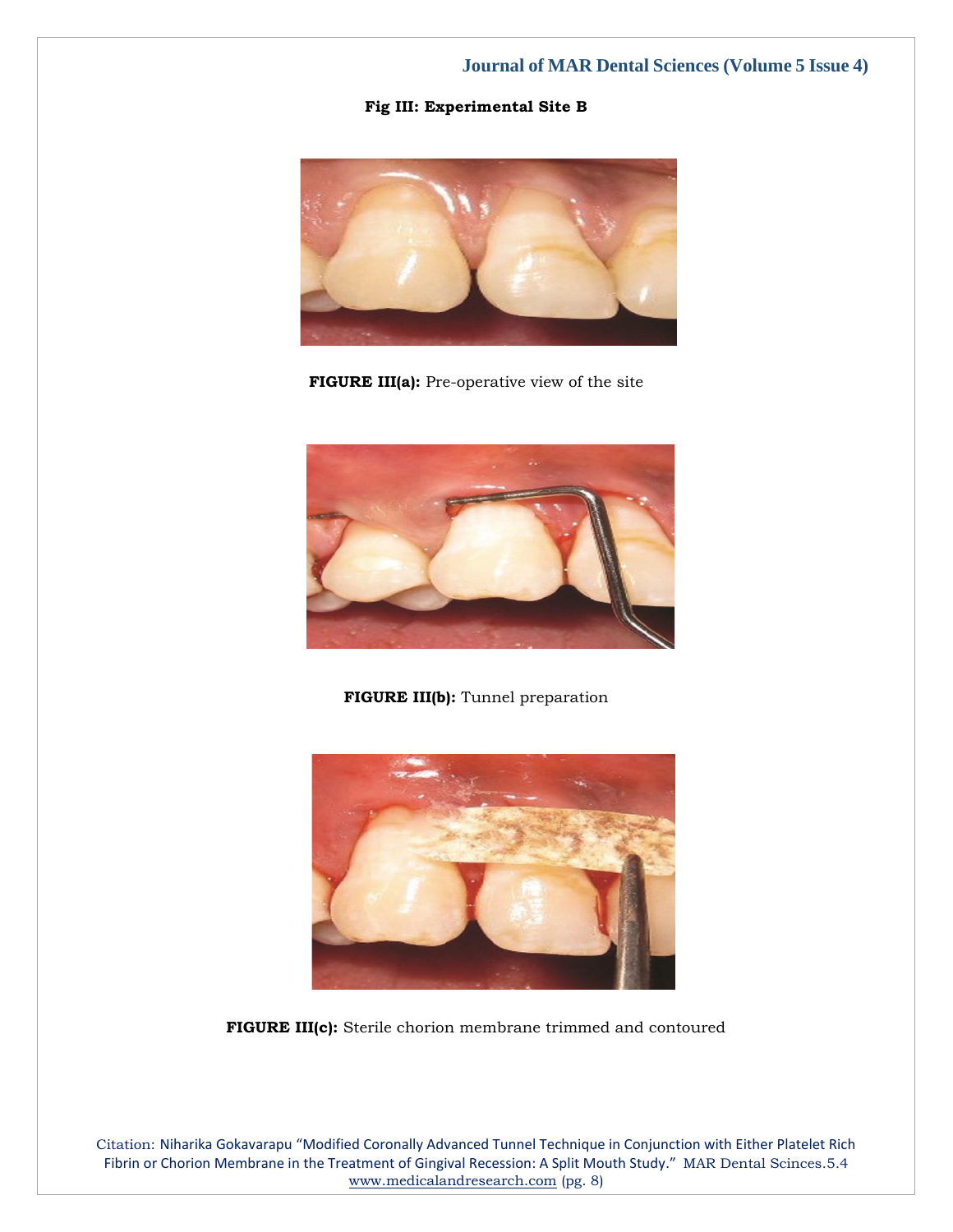

**FIGURE III(d):** Chorion membrane secured on the recipient site



**FIGURE III(e):** Coronally repositioned tunnel using coronally anchored sutures



**FIGURE III(f):** Nine-month post-operative view showing stable root coverage

Citation: Niharika Gokavarapu "Modified Coronally Advanced Tunnel Technique in Conjunction with Either Platelet Rich Fibrin or Chorion Membrane in the Treatment of Gingival Recession: A Split Mouth Study." MAR Dental Scinces.5.4 [www.medicalandresearch.com](http://www.medicalandresearch.com/) (pg. 9)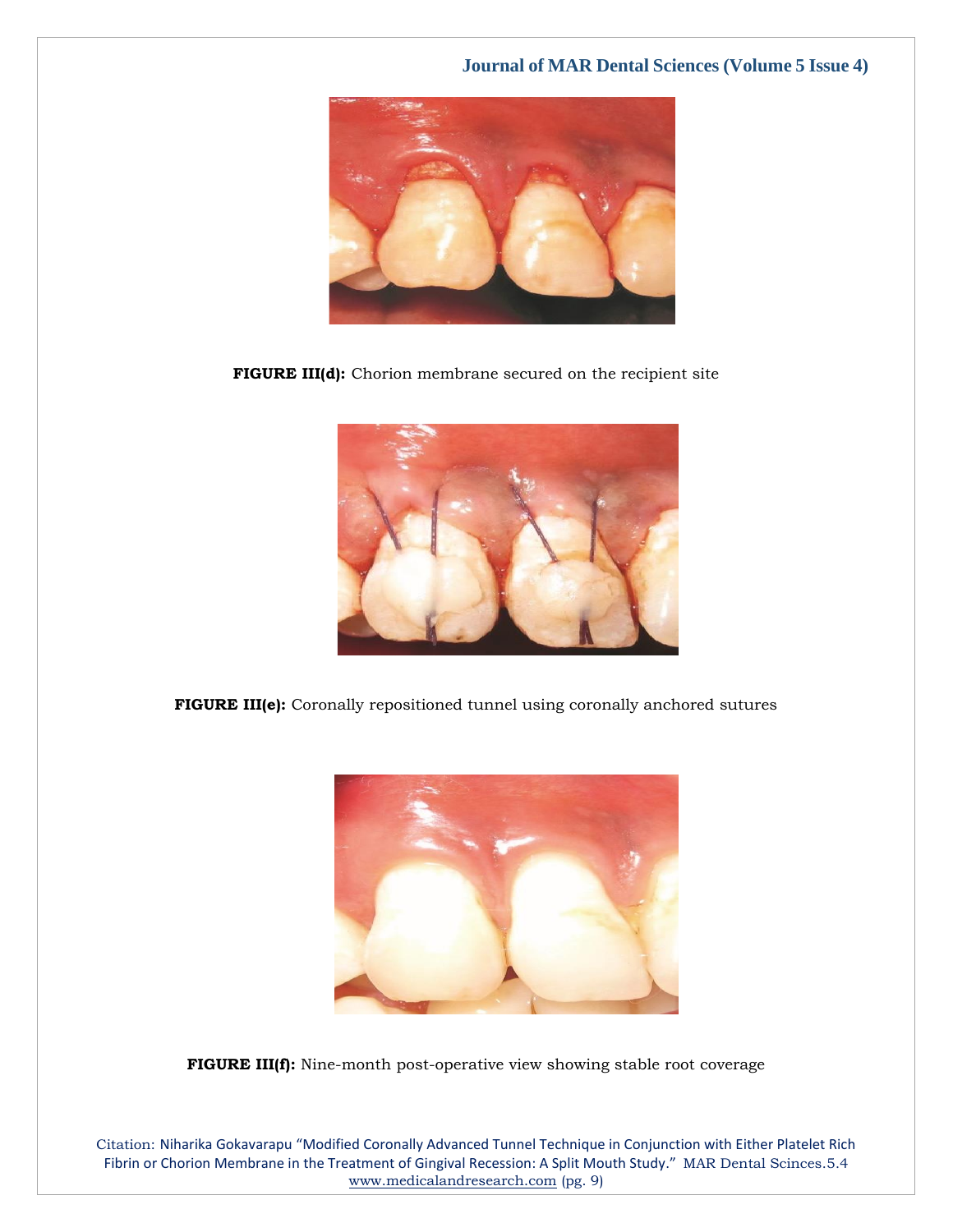## **Result**

Fourteen patients of mean age  $32.64 \pm 7.10$  years fulfilling the inclusion criteria were selected for the study. Twenty-eight sites in fourteen patients were randomly divided into experimental site A (MCAT using Platelet Rich Fibrin) and experimental site B (MCAT using chorion membrane). Uneventful healing with no post-operative complications was experienced in all patients.

The mean PI at experimental site A was recorded as  $0.80 \pm 0.17$ . It reduced to  $0.11 \pm 0.13$  at 9 months. In experimental site B, it reduced from  $0.88 \pm 0.27$  at baseline to  $0.14 \pm 0.13$  at 9 months. In both the sites the reduction in the PI scores from baseline to 9 months was statistically significant (p<0.5). The mean gingival index recorded at baseline for experimental sites A and B was 0.00 ± 0.00. It increased to  $0.05 \pm 0.11$  in site A and  $0.02 \pm 0.07$  in site B at 9 months follow up. The difference in the mean GI scores obtained at baseline and 9 months in both the sites was not statistically signifIcant.

The mean reduction in the PD from baseline to 9 months was  $0.57 \pm 0.11$  mm in experimental site A, which was statistically significant  $(p<0.01)$ . Similarly, in experimental site B a significant PD reduction of 0.29  $\pm$  0.09 mm was obtained from baseline to 9 months( $p$ <0.01). The mean gain in the CAL from baseline to 9 months was  $2.21 \pm 0.25$  mm in site A and  $2.29 \pm 0.06$  mm in site B, which was statistically significant (p< 0.01).

On comparing the two sites at baseline and 9 months there was no statistical significance for PI, GI, PD and CAL (p>0.05).

The mean RD at baseline in site A was  $2.14 \pm 0.36$  mm. It reduced to 0.36  $\pm$  0.50 mm at 9 months. Similarly, in site B the mean RD at baseline was  $2.50 \pm 0.52$  mm which reduced to  $0.43 \pm 0.65$  mm at 9 months. A significant reduction in the mean RD from baseline 9 months was observed in both the groups (p<0.05). The mean percentage of root coverage obtained at 9 months from baseline was  $82.14 \pm 0.61\%$ in experimental site A and  $84.51 \pm 0.53\%$  in experimental site B.

Table I and II illustrates that the mean KTW in both the groups was  $1.93 \pm 0.27$  mm at baseline which increased to 3.21  $\pm$  0.43 mm in group A and 3.29  $\pm$  0.47 mm in group B at 9 months, which was statistically highly significant( p <0.01). However, the intergroup comparison showed a non-significant difference from baseline to 9 months for RD, mean percentage of RC and KTW (p>0.05).

In Table I and II, both group A and group B show a statistically significant increase in GT from 0.94  $\pm$ 0.27mm to  $1.71\pm 0.43$  mm and  $0.94 \pm 0.22$  mm to  $2.02 \pm 0.24$  mm at 9 months follow up. However, on intergroup comparison the increase in GT was significantly greater in group B than group A at 9 months  $(p<0.5)$ .

Citation: Niharika Gokavarapu "Modified Coronally Advanced Tunnel Technique in Conjunction with Either Platelet Rich Fibrin or Chorion Membrane in the Treatment of Gingival Recession: A Split Mouth Study." MAR Dental Scinces.5.4 [www.medicalandresearch.com](http://www.medicalandresearch.com/) (pg. 10)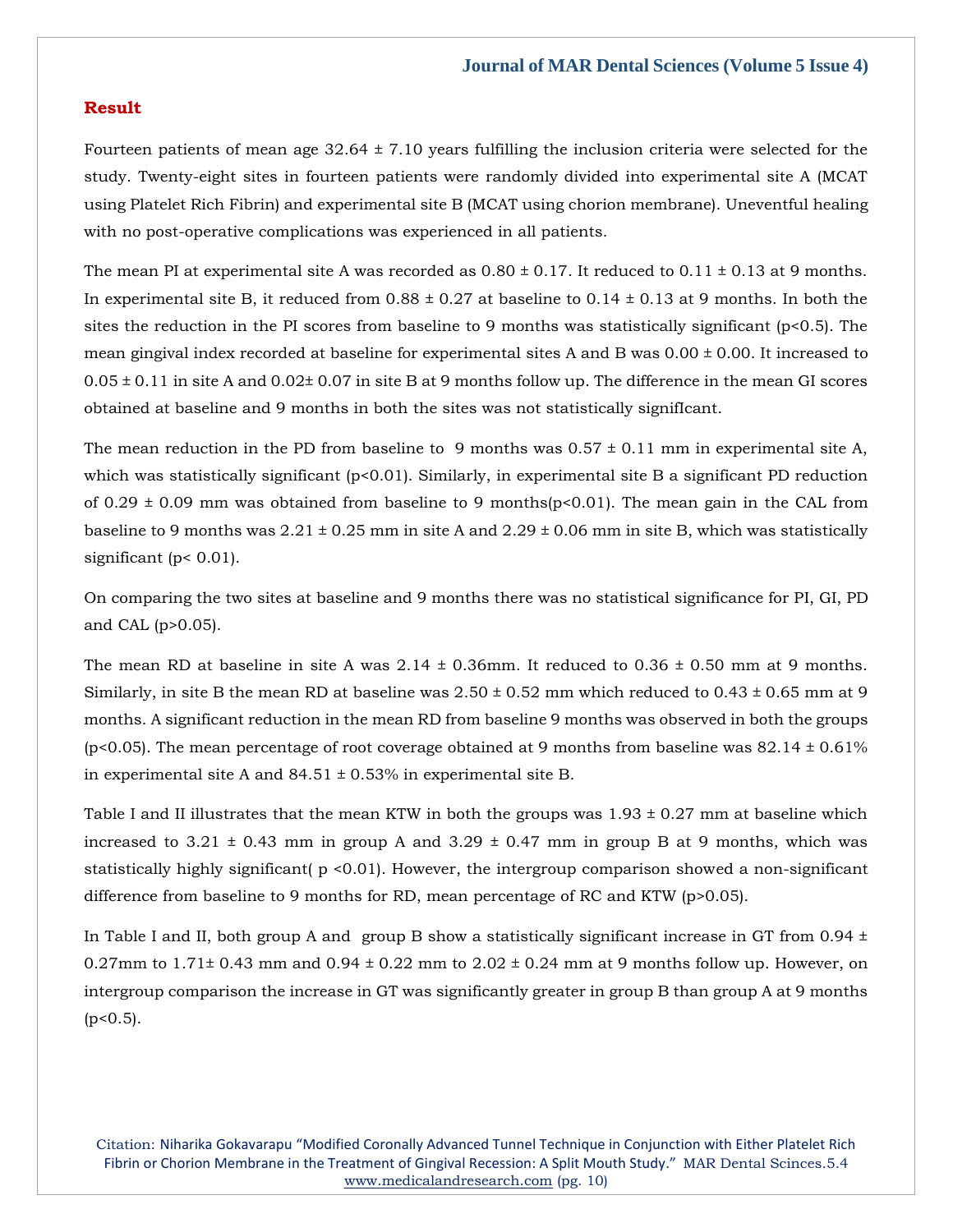|                              |          | Site A   | <b>Site B</b> |                | p-value  | Inference |  |
|------------------------------|----------|----------|---------------|----------------|----------|-----------|--|
| <b>Clinical</b><br>parameter | Mean     | SD       | Mean          | <b>SD</b>      |          |           |  |
| GI                           | $\Omega$ | $\Omega$ | $\Omega$      | $\overline{0}$ | $\Omega$ |           |  |
| PI                           | 0.80     | 0.17     | 0.88          | 0.27           | 0.42     | <b>NS</b> |  |
| RD (in mm)                   | 2.14     | 0.36     | 2.50          | 0.52           | 0.62     | <b>NS</b> |  |
| PD (in mm)                   | 1.86     | 0.36     | 1.50          | 0.52           | 0.38     | <b>NS</b> |  |
| CAL (in mm)                  | 4.00     | 0.55     | 4.00          | 0.55           |          | <b>NS</b> |  |
| WKT (in mm)                  | 1.93     | 0.27     | 1.93          | 0.27           |          | <b>NS</b> |  |
| GT (in mm)                   | 0.94     | 0.27     | 0.94          | 0.27           | 0.94     | <b>NS</b> |  |

NS: non-significant

**Table I:** Comparison between experimental site A and B at baseline

|                              |      | <b>Site A</b> |      | <b>Site B</b> | p-value | Inference |
|------------------------------|------|---------------|------|---------------|---------|-----------|
| <b>Clinical</b><br>parameter | Mean | <b>SD</b>     | Mean | <b>SD</b>     |         |           |
| GI                           | 0.05 | 0.11          | 0.02 | 0.07          | 0.30    | <b>NS</b> |
| PI                           | 0.11 | 0.13          | 0.14 | 0.13          | 0.47    | <b>NS</b> |
| $RD$ (in mm)                 | 0.36 | 0.50          | 0.43 | 0.65          | 0.75    | <b>NS</b> |
| PD (in mm)                   | 1.29 | 0.47          | 1.21 | 0.43          | 0.68    | <b>NS</b> |
| CAL (in mm)                  | 1.79 | 0.80          | 1.71 | 0.61          | 0.79    | <b>NS</b> |
| WKT (in mm)                  | 3.21 | 0.43          | 3.29 | 0.47          | 0.67    | <b>NS</b> |
| GT (in mm)                   | 1.72 | 0.43          | 2.04 | 0.25          | < 0.05  | S         |

S: significant

|  |  |  |  | <b>Table II:</b> Comparison between experimental site A and B at 9 months follow-up |  |  |  |  |  |  |  |
|--|--|--|--|-------------------------------------------------------------------------------------|--|--|--|--|--|--|--|
|--|--|--|--|-------------------------------------------------------------------------------------|--|--|--|--|--|--|--|

## **Discussion**

The results of this study demonstrated that modified coronally advanced tunnel technique in conjunction with either platelet rich fibrin or chorion was effective in the treatment of gingival recession defects (≥ 2mm). Both sites showed significant root coverage (82.14% and 84.51% respectively), gain in the width of keratinized gingiva and clinical attachment gain at 9 months post operatively. The difference between the two procedures in terms of reduction in recession depth and probing depth are not statistically significant. However, sites treated with modified coronally advanced tunnel in conjunction with chorion showed greater increase in the gingival thickness/biotype.

Critical to the success of the MCAT technique is a careful subperiosteal dissection extended beyond the mucogingival junction, under each papilla and lateral to the recession site. The collagen bundles which prevent the flap from being coronally advanced are released with curettes to obtain an effect similar to

Citation: Niharika Gokavarapu "Modified Coronally Advanced Tunnel Technique in Conjunction with Either Platelet Rich Fibrin or Chorion Membrane in the Treatment of Gingival Recession: A Split Mouth Study." MAR Dental Scinces.5.4 [www.medicalandresearch.com](http://www.medicalandresearch.com/) (pg. 11)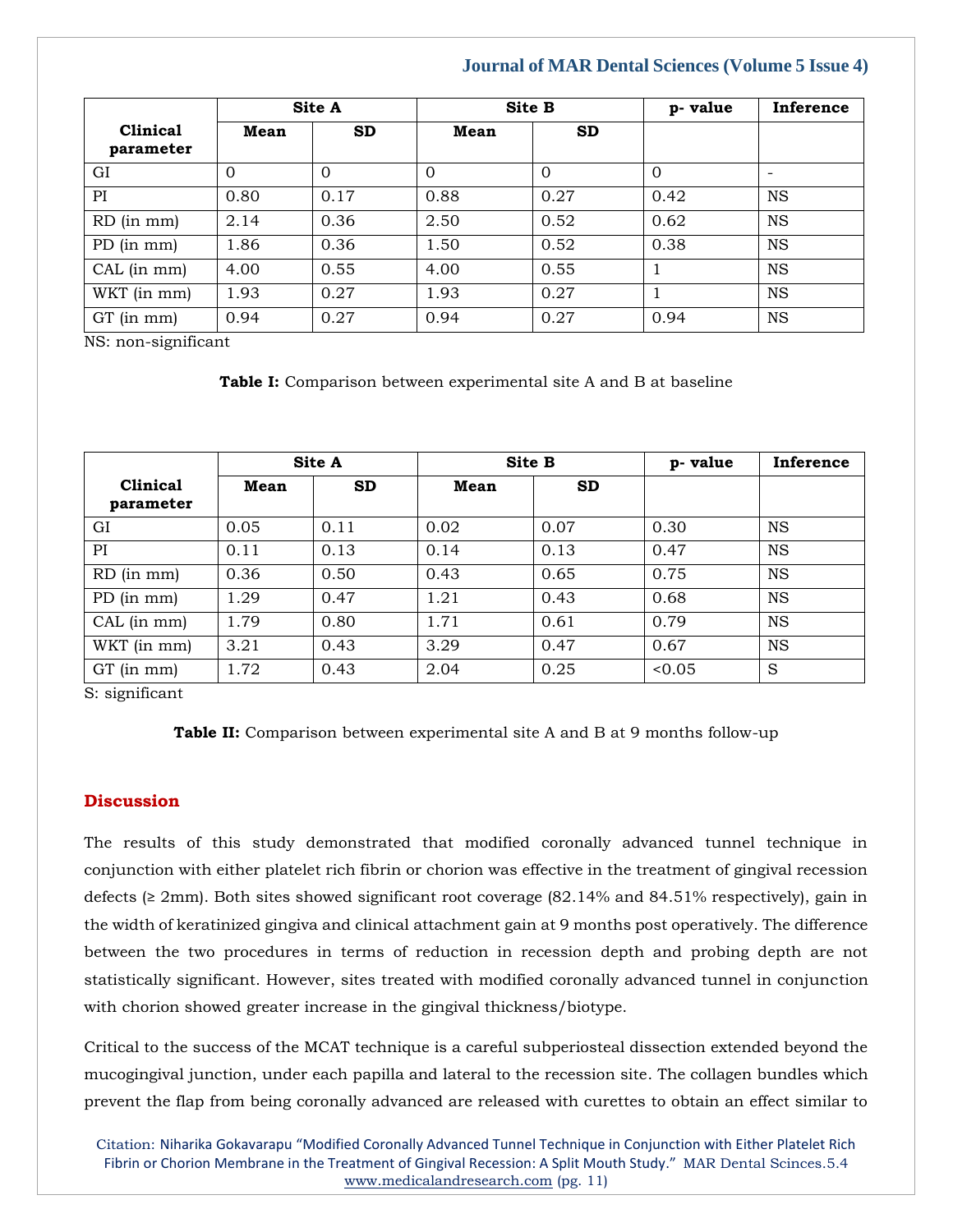that of a horizontal releasing incision. This reduces the tension of the gingival margin during coronal advancement, while at the same time maintaining the anatomical integrity of the interdental papillae by avoiding papillary reflection. The absence of vertical incisions may in turn improve the revascularization of the area.<sup>10</sup>

Coronally anchored bonded sutures are retained for three weeks to allow for immobilization of the gingival margin during the initial phases of healing. The gingival margin, with the membrane, is advanced to the most coronal level of the adjacent interproximal papillae rather than to the cementoenamel junction. Vicryl sutures are then secured to the facial aspect of each tooth, effectively preventing apical relapse of the gingival margin during the initial stages of healing but compensating for some degree of apical migration during the healing period. Apical migration of the gingival margin over relatively long periods of follow-up appears either minimal or nonexistent with this tunnel procedure. The rigid fixation of gingival margins used with the present coronally anchored suturing technique minimizes micromotion at the regenerative site. Reduction of micromotion has proven to be a major advantage of the present technique over conventional methods, where the gingival margin may be subjected to displacement during facial movement.<sup>9</sup>

Although considered the current gold standard, the connective tissue graft presents a number of limitations, including the need for harvesting at a distant donor site, limited tissue availability, and increased potential for post harvesting morbidity. Additionally, larger grafts impair the vascular exchange between the covering flap and the underlying recipient bed, thus increasing the risk of flap dehiscence and causing unesthetic graft exposure as stated by Zucchelli et al in his classical study in 2009.11,12

To overcome these inconveniences, attempts have been made to develop new materials aiming to replace connective tissue graft to improve patient acceptance and minimize morbidity.

The scientific rationale behind the use of platelet preparations lies in the fact that the platelet α- granules are a reservoir of many growth factors that are known to play a crucial role in hard and soft tissue repair mechanism. These include platelet-derived growth factors (PDGFs), transforming growth factor beta (TGF-β), vascular endothelial growth factor (VEGF), epidermal growth factor (EGF), and insulin like growth factor-1 (IGF-1). PRF organizes as a dense fibrin scaffold with a high number of leukocytes concentrated in one part of the clot, with a specific slow release of growth factors for more than 7 days after its placement.

Platelets also play a role in the host defense mechanism at the wound site by delivering signaling peptides that attract macrophage cells. In addition, platelet concentrates may contain small amounts of leukocytes that synthesize interleukins involved in the non-specific immune reaction. The antimicrobial activity of platelet concentrates against several bacterial species involved in oral infections has also been reported.13

Citation: Niharika Gokavarapu "Modified Coronally Advanced Tunnel Technique in Conjunction with Either Platelet Rich Fibrin or Chorion Membrane in the Treatment of Gingival Recession: A Split Mouth Study." MAR Dental Scinces.5.4 [www.medicalandresearch.com](http://www.medicalandresearch.com/) (pg. 12)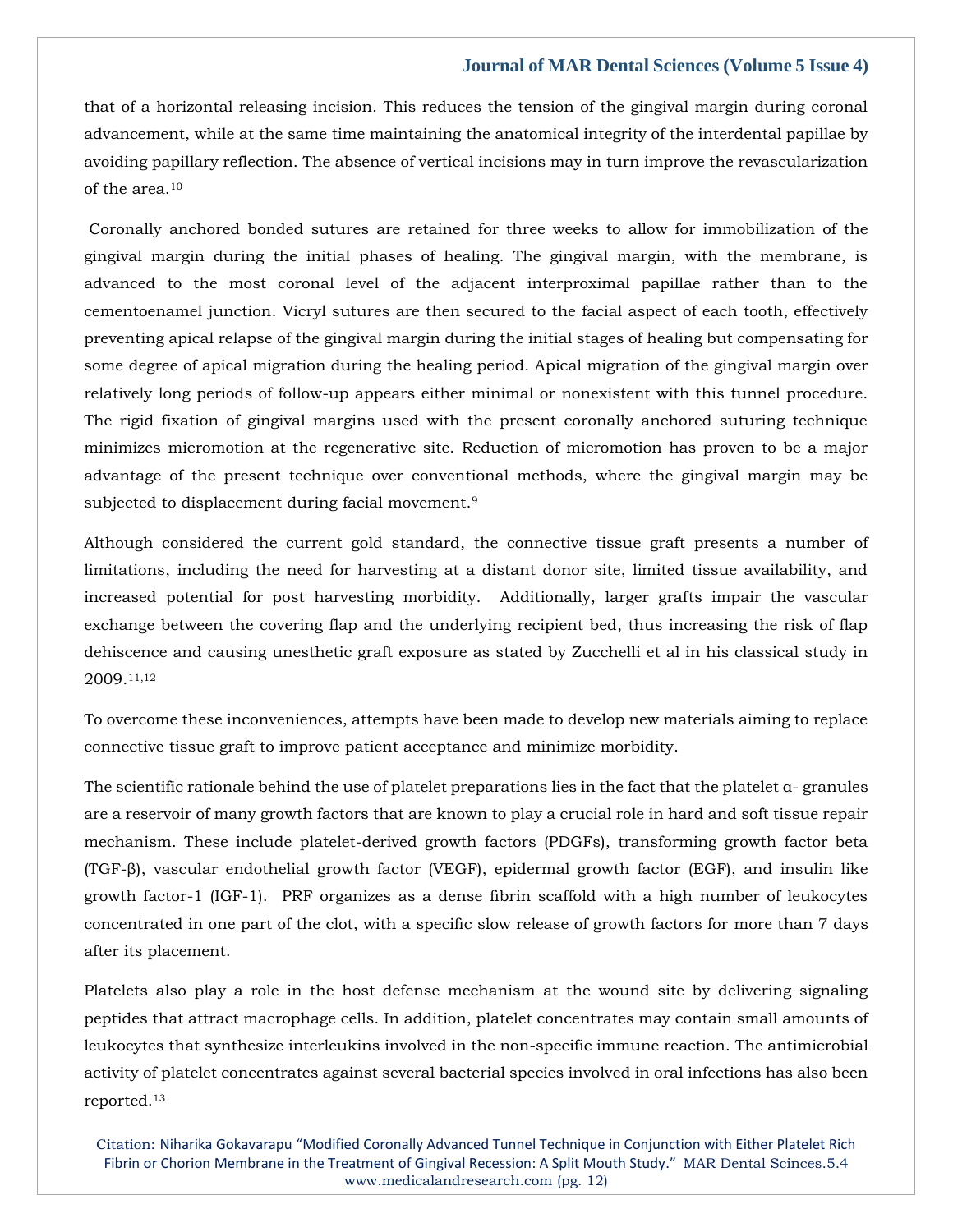The potential advantage of utilizing biomaterials in root coverage procedures is the possibility of achieving periodontal regeneration rather than connective tissue repair to the exposed root surface. One such biomaterial is the foetal membrane. Chorion which is the outer layer of the foetal sac has numerous advantages owing to its structure and composition. This allograft comprises of an extracellular matrix rich in collagen type I, IV, V and VI and cell-adhesion bioactive factors such as fibronectin and laminin. Chorion membrane when compared with the amniotic membrane showed greater rigidity and better handling properties.<sup>8</sup>

Collagen is well-tolerated and bio-absorbable, has hemostatic properties, and encourages migration of cells from the adjacent autogenous connective tissue. Laminins exhibit a variety of biologic activities, including promotion of cell attachment, growth, and differentiation of a number of cell types. Fibronectin is involved in many cellular processes including tissue repair, blood clotting, cell migration and adhesion. Additionally, the matrix contains growth factors such as keratinocyte growth factor, basicfibroblast growth factor, transforming growth factor-beta which promote periodontal regeneration and provide a natural environment for accelerated healing.<sup>14</sup>

At baseline, site A and B demonstrated non-significant difference in plaque levels and gingival findings. There was a significant decrease in both the scores from baseline to 9 months. This indicates that the patients had been motivated well enough to maintain their oral hygiene properly.

A statistically significant ( $p < 0.01$ ) reduction in mean recession depth of 1.78  $\pm$  0.14 mm was obtained at 9 months in sites treated with MCAT + PRF.

Unlike other autologous platelet concentrates PRF proves to be advantageous as there is increased incorporation of the circulating cytokines in the fibrin mesh with an increased life span thereby creating a long term effect. In PRP and other fibrin adhesives the presence of artificial additives results in sudden polymerisation of fibrin causing loss of synergy between the cytokines leading to faster physiologic elimination of these cytokines.

The three dimensional organization of a natural fibrin network in PRF is more elastic and flexible favouring cellular migration. These features make it a better healing biomaterial.<sup>5</sup>

A statistically significant ( $p < 0.01$ ) reduction in mean recession depth of 2.07  $\pm$  0.13 mm, a mean root coverage of 84.51 ± 0.53% and 100% root coverage was seen in 9 out of 14 sites treated with modified coronally advanced tunnel technique with chorion membrane at the end of 9 months.

Chorion membrane (CM) is available in different dimensions, sufficient enough to adapt to the site as a single strip, with trimming at the borders. The barrier is placed dry and quickly hydrates with blood, becomes very pliable, and closely adapts to the contours of the underlying surface. It's thin, self adherent nature does not compromise blood flow. Chorion membrane will not easily displace from underneath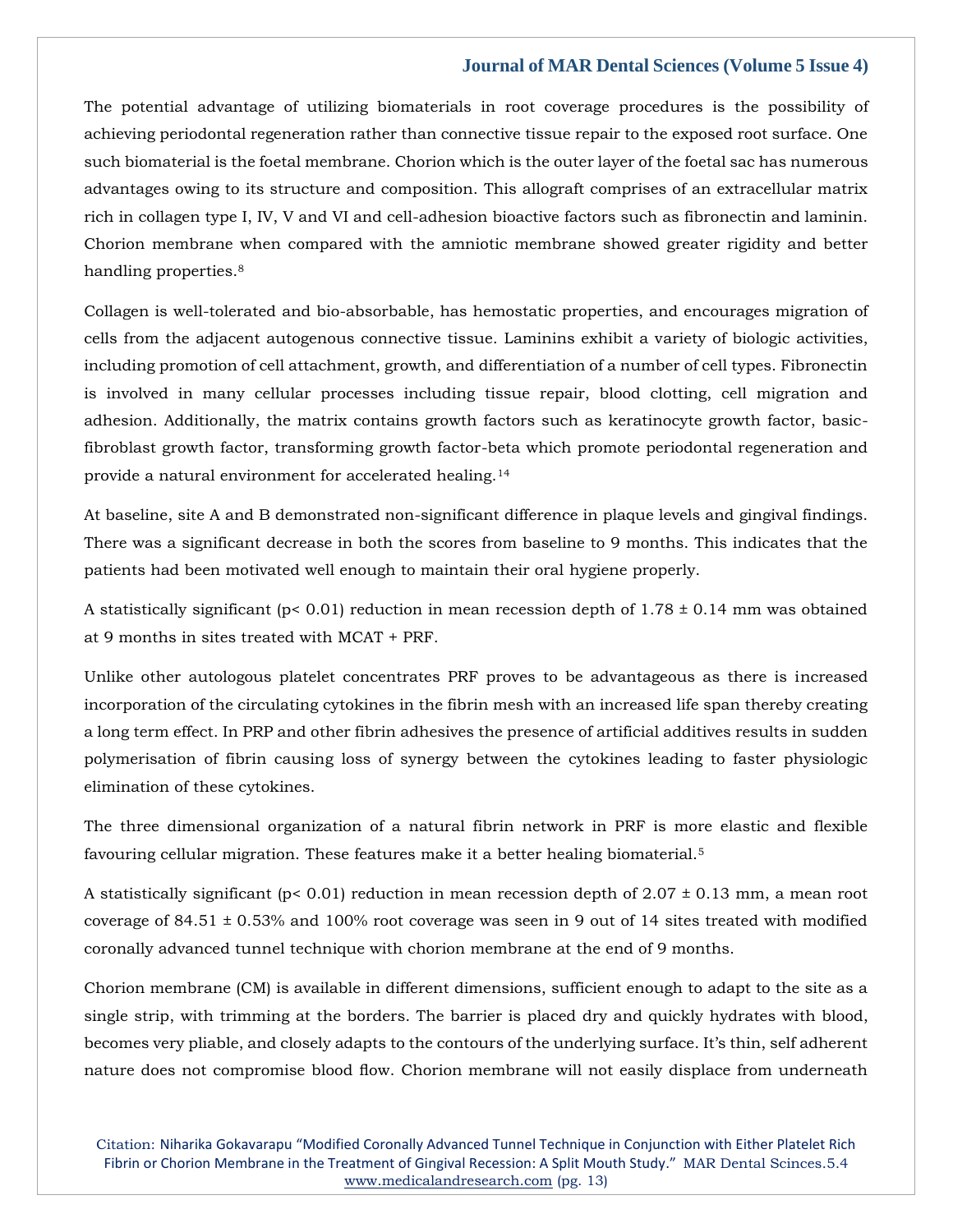the overlying flap and does not require being fixed into place using sutures or tacks. This property of self-adherence can be contributed to the presence of various cell adhesion molecules such as laminins.<sup>15</sup>

Immunohistochemical staining analysis of Chorion membranes showed intense concentrations of laminin and laminin-5 throughout the barrier (Bryant-Greenwood 1998). Laminin-5 is of particular importance due to its high affinity for binding gingival epithelial cells for better adaptation to the root surface (Mullen et al. 1999) Collectively, CM's unique biologic and physical attributes reduce the complexity of trimming, suturing and placement of barriers, minimizing the chances of post-operative complications (Holtzclaw and Toscano 2012).<sup>15</sup>

Both the sites showed statistically significant gain. Comparison of the two sites showed that there was no statistical significance between them. A mean increase of  $1.28 \pm 0.16$  mm from baseline recording, was found in sites treated with modified coronally advanced tunnel technique in conjunction with platelet rich fibrin which was statistically highly significant (p< 0.01). Notably, gain in the keratinized tissue in the sites treated with PRF may be explained as a result of a tissue manifestation of the proliferation of fibroblasts as a result of the influence of the growth factors from platelets entrapped in a fibrin mesh. However, further scientific evidence is required.<sup>5</sup>

A mean gain of  $1.36 \pm 0.20$  mm in the width of keratized gingiva from baseline recordings was found in sites treated with modified coronally advanced tunnel technique with chorion membrane, which was statistically highly significant (p< 0.01). It is known that, once stability of the soft tissue margin has been obtained at the level of the CEJ, the keratinized tissue is able to increase with time. The significant gain in width of keratinized tissue may be attributed to the presence of mitogenic factors and antiinflammatory proteins.31 The tendency of the mucogingival line to regain its "genetically" determined position following coronal dislocation with the flap procedure may also contribute to the of the increased apicocoronal gingival height.<sup>16</sup>

A statistically significant mean reduction in probing depth of  $0.57 \pm 0.11$  mm and  $0.48 \pm 0.22$  mm, was found at sites treated with modified coronally advance tunnel with PRF and chorion membrane respectively. The mean gain in clinical attachment level was 2.21 and 2.29 mm respectively. Since no histological evaluations were available, the type of healing obtained following the procedures can only be speculated on. This gain probably represents a combination of the formation of new connective tissue attachment and epithelium attachment.

This may be due to the presence of tissue inhibitor of metalloproteinases (TIMPs) in chorion membrane which suppresses matrix metalloproteinases (MMPs) and transforming growth factor beta (TGF-b) which stimulates the production of TIMPs from the surrounding tissue (Hao et al. 2000; Riau et al. 2010). Collectively, these proteins suppress inflammation and collagenous degradation; also, the presence of intense concentrations of laminin and laminin-5 throughout the barrier is of particular importance due

Citation: Niharika Gokavarapu "Modified Coronally Advanced Tunnel Technique in Conjunction with Either Platelet Rich Fibrin or Chorion Membrane in the Treatment of Gingival Recession: A Split Mouth Study." MAR Dental Scinces.5.4 [www.medicalandresearch.com](http://www.medicalandresearch.com/) (pg. 14)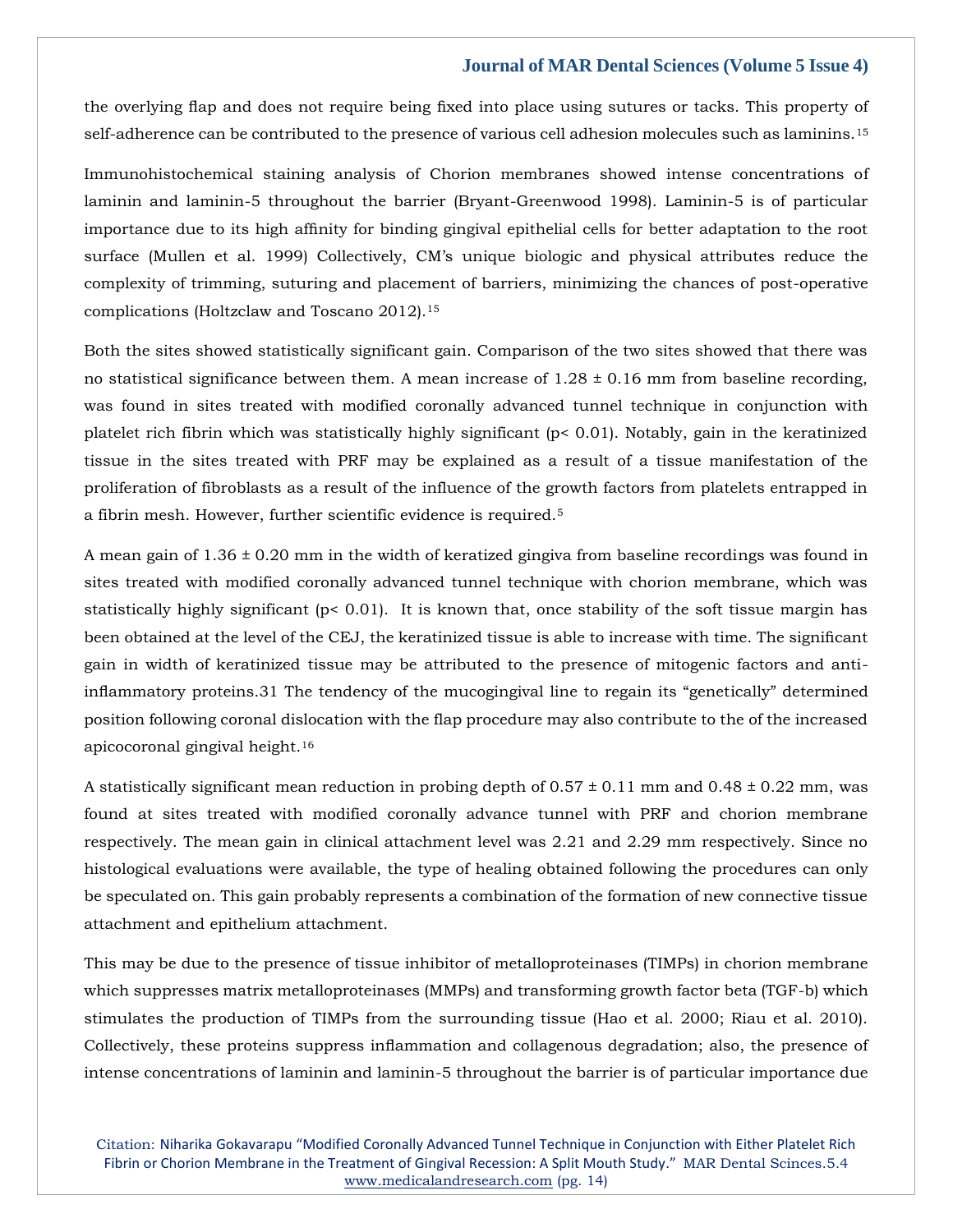to its high affinity for binding gingival epithelial cells, which may contribute for better adaptation to the root surface (Pakkala et al. 2002).<sup>15</sup>

Gingival thickness can also be measured by other non-invasive procedures such as ultrasonic devices and cone-beam computed tomography. Although the former method is more comfortable for the patient, the studies by Eger T et al 1996 and Muller Hp et al 1999 reported difficulty in obtaining reliable results on a consistent basis. The latter method using CBCT reveals a high quality image of hard and soft tissue and allows measurements of the dimensions and relationships of these structures. However, this method is unable to distinguish between normal and inflamed gingiva, which have similar images acquired by CBCT.<sup>17</sup>

The present study has reported an increase in gingival thickness in sites treated with MCAT and platelet rich fibrin from  $0.94 \pm 0.27$ mm to  $1.71 \pm 0.43$  mm at 3 months and this remained unchanged at 6 month and 9 month follow up.The gingiva has been enhanced to a thick biotype.

Studies by Corso et al (2009) and Aroca S et al (2009) have found that treatment of gingival recession with PRF resulted in significant improvement during the early periodontal healing phase with a thick and stable final remodelled gingiva. This may be the result of gingival and periodontal fibroblast proliferation related to the impact of concentrated growth factors from PRF.<sup>5</sup>

At sites treated with modified coronally advanced tunnel and chorion membrane the mean gingival thickness at baseline was  $0.94 \pm 0.22$  mm which improved to  $2.02 \pm 0.24$  mm at 3 months and was maintained at 6 month and 9 month follow up. This improvement in gingival thickness obtained in these sites was significantly higher than those obtained in the sites treated with PRF.

The increase in gingival thickness using chorion membrane may be due to the presence of a large number of pro-angiogenic growth factors, including angiogenein, angiopoietin-2, epidermal growth factor (EGF), fibroblast growth factor (bFGF), hepatocyte growth factor (HB-ECF, HGF), platelet derived growth factor (PDGF-BB), placental growth factor (PGF) and vascular derived growth factor (VEGF). These growth factors promote endothelial recruitment and better vascularisation, ensuring a better blood supply to the flap connective tissue (Koob et al. 2014).<sup>18</sup>

#### **Limitations of the study:**

1. Histological assessment of the type of attachment was not done due to ethical considerations.

2. Most of the gingival recession defects treated fall under shallow recession group with a recession depth around 2-3mm. Hence the treatment results are not conclusive.

In conclusion, within the limits of the present study, it has been demonstrated that modified coronally advanced tunnel technique in conjunction with either platelet-rich fibrin or chorion membrane was

Citation: Niharika Gokavarapu "Modified Coronally Advanced Tunnel Technique in Conjunction with Either Platelet Rich Fibrin or Chorion Membrane in the Treatment of Gingival Recession: A Split Mouth Study." MAR Dental Scinces.5.4 [www.medicalandresearch.com](http://www.medicalandresearch.com/) (pg. 15)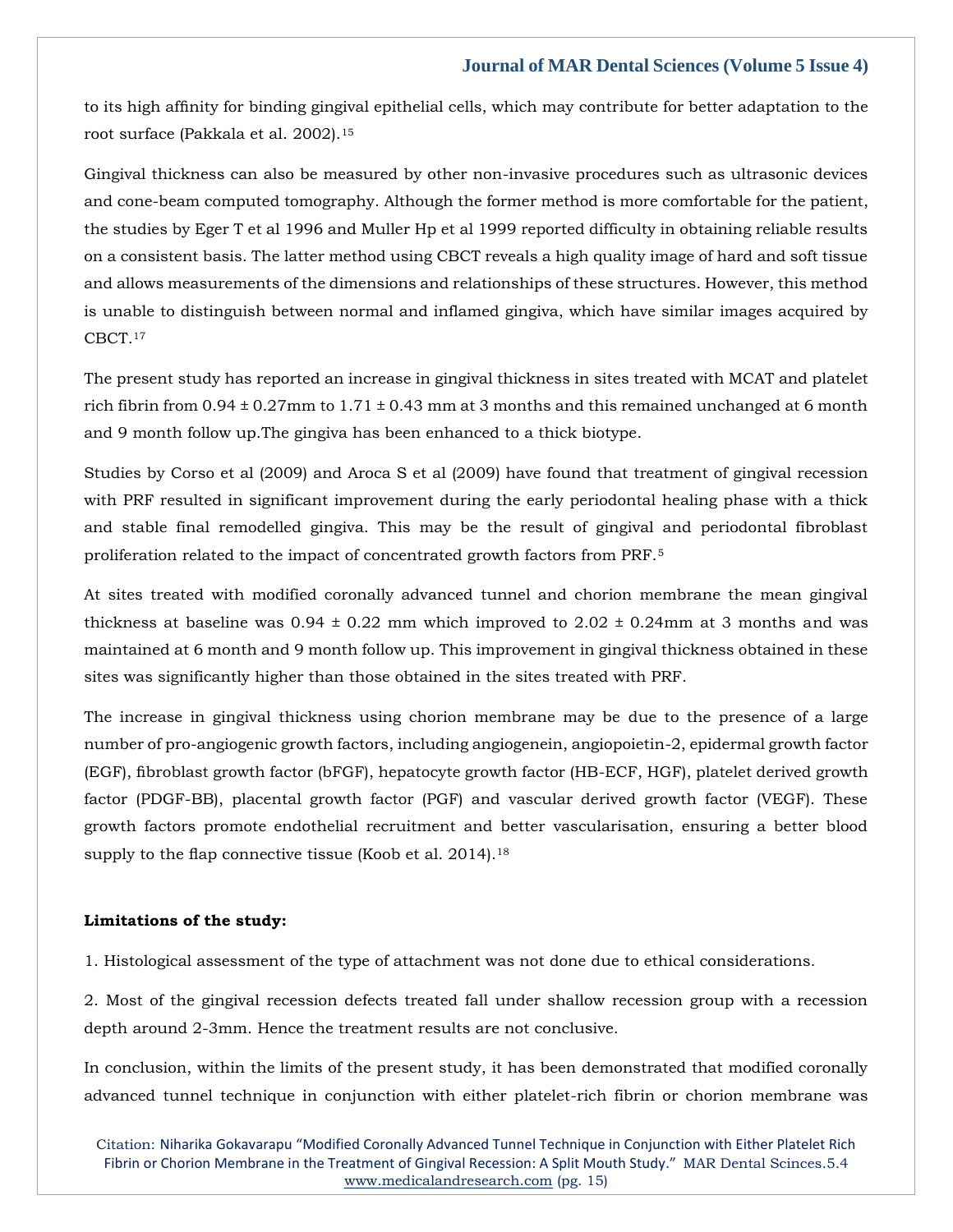effective in the treatment of gingival recession not only by providing predictable root coverage but also augmenting the the gingival thickness that resulted in long term stability.

## **References**

1. Molnar B, Aroca S, Keglevich T, Gera I, Windisch P, Sculean A. Treatment of multiple adjacent Miller Class I and II gingival recessions with collagen matrix and the modified coronally advanced tunnel technique. Quintessence Int 2013;44:17–24.

2. Aroca S, Molnar B, Windisch P, Gera I, Salvi GE, Nikolidakis D, Sculean A. Treatment of multiple adjacent Miller Class I and II gingival recessions with a modified coronally advanced tunnel (MCAT) technique and a collagen matrix or palatal connective tissue graft: a randomized, controlled clinical trial. J Clin Periodontol 2013;40:713–720.

3. Zuhr O, Fickl S, Wachtel H, Bolz W, Hurzler MB. Covering gingival recessions with a modified microsurgical tunnel technique: case report. Int J Periodontics Restorative Dent 2007;27:457-463.

4. Stein J, Hammacher C. The modified tunnel technique-options and indications for mucogingival therapy. Journal de Paradontologie and d'Implantologie Orale 2012;31:12-31.

5. Jankovic S, Klokkevold P, Dimitrijevic B, Kenney EB, Camargo P. Use of platelet rich fibrin membrane following treatment of gingival recession: a randomized control clinical trial. Int J Periodontics Restorative Dent 2012;32:41-50.

6. Gupta G, Puri K, Bansal M, Khatri M, Kumar A. Platelet rich fibrin (PRF) reinforced vestibular incision subperiosteal tunnel access (VISTA) technique for recession coverage. Clin Adv Periodontics 2015;5:248- 253.

7. Agarwal K, Gupta KK, Agarwal K, Kumar N. Zucchelli's technique combined with platelet-rich fibrin for root coverage. Indian J Oral Sci 2012;3:49-52.

8. Suresh D K, Akanksha G. Gingival biotype enhancement and root coverage using human placental chorion membrane. Clin Adv Periodontics 2013;3:237-242.

9. Zadeh HH. Minimally invasive treatment of maxillary anterior gingival recession defects by vestibular incision subperiosteal tunnel access and platelet-derived growth factor BB. Int J Periodontics Restorative Dent 2011;31:653–660.

10. Aroca S, Keglevich T, Nikolidakis D, Gera I, Nagy K, Azzi R, Etienne D. Treatment of class III multiple gingival recessions: a randomized-clinical trial. J Clin Periodontol 2010;37:88-97.

Citation: Niharika Gokavarapu "Modified Coronally Advanced Tunnel Technique in Conjunction with Either Platelet Rich Fibrin or Chorion Membrane in the Treatment of Gingival Recession: A Split Mouth Study." MAR Dental Scinces.5.4 [www.medicalandresearch.com](http://www.medicalandresearch.com/) (pg. 16)